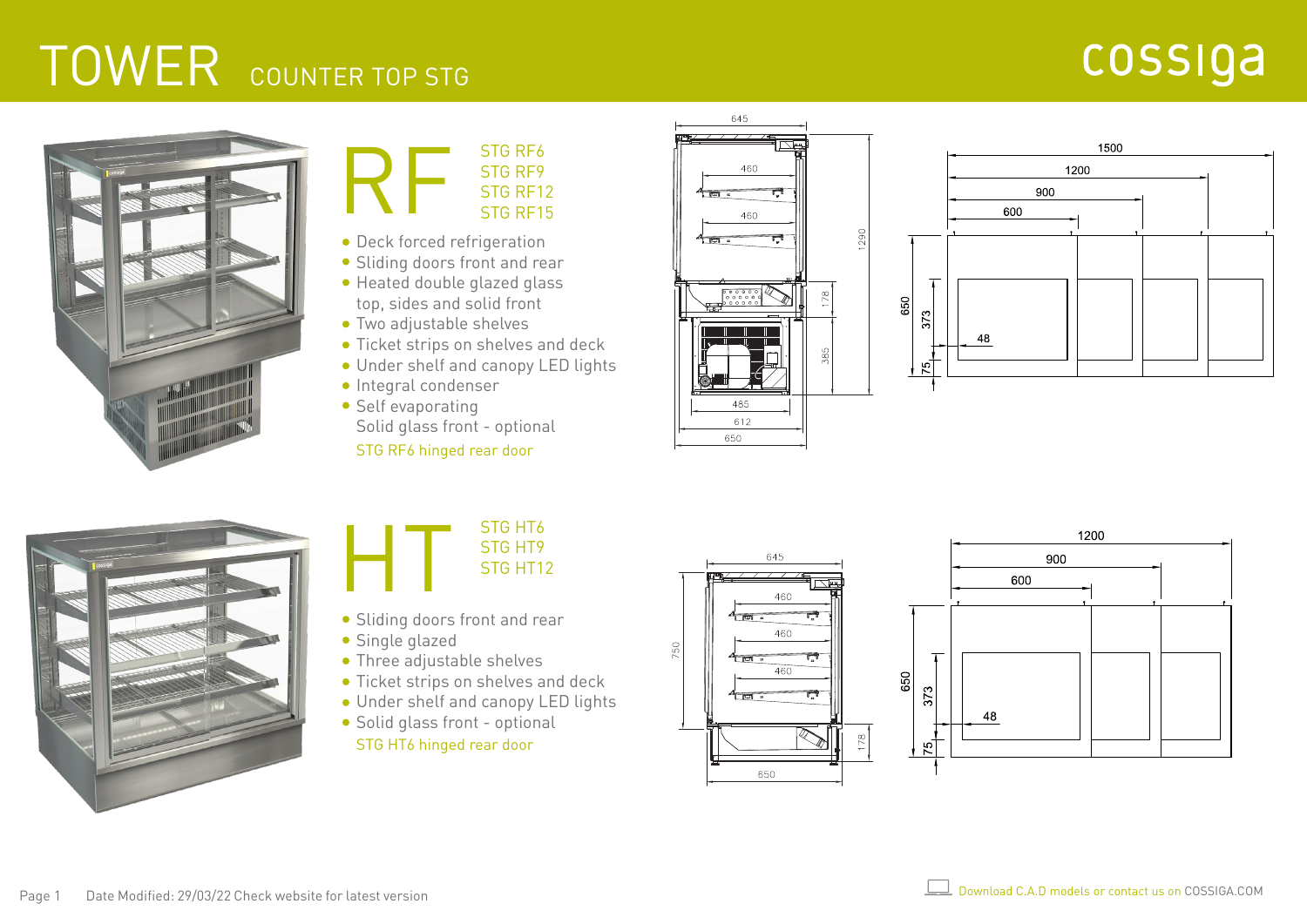# TOWER COUNTER TOP STG







- Sliding doors front and rear
- Single glazed
- Three adjustable shelves
- Ticket strips on shelves and deck
- Under shelf and canopy LED lights
- Solid glass front optional
- Ambient converted from heated
- Air removal fan installed in ceiling STG AB6 hinged rear door







- Sliding doors front and rear
- Overhead halogen lights
- Wet / dry element in base
- Single glazed glass
- Solid glass front optional



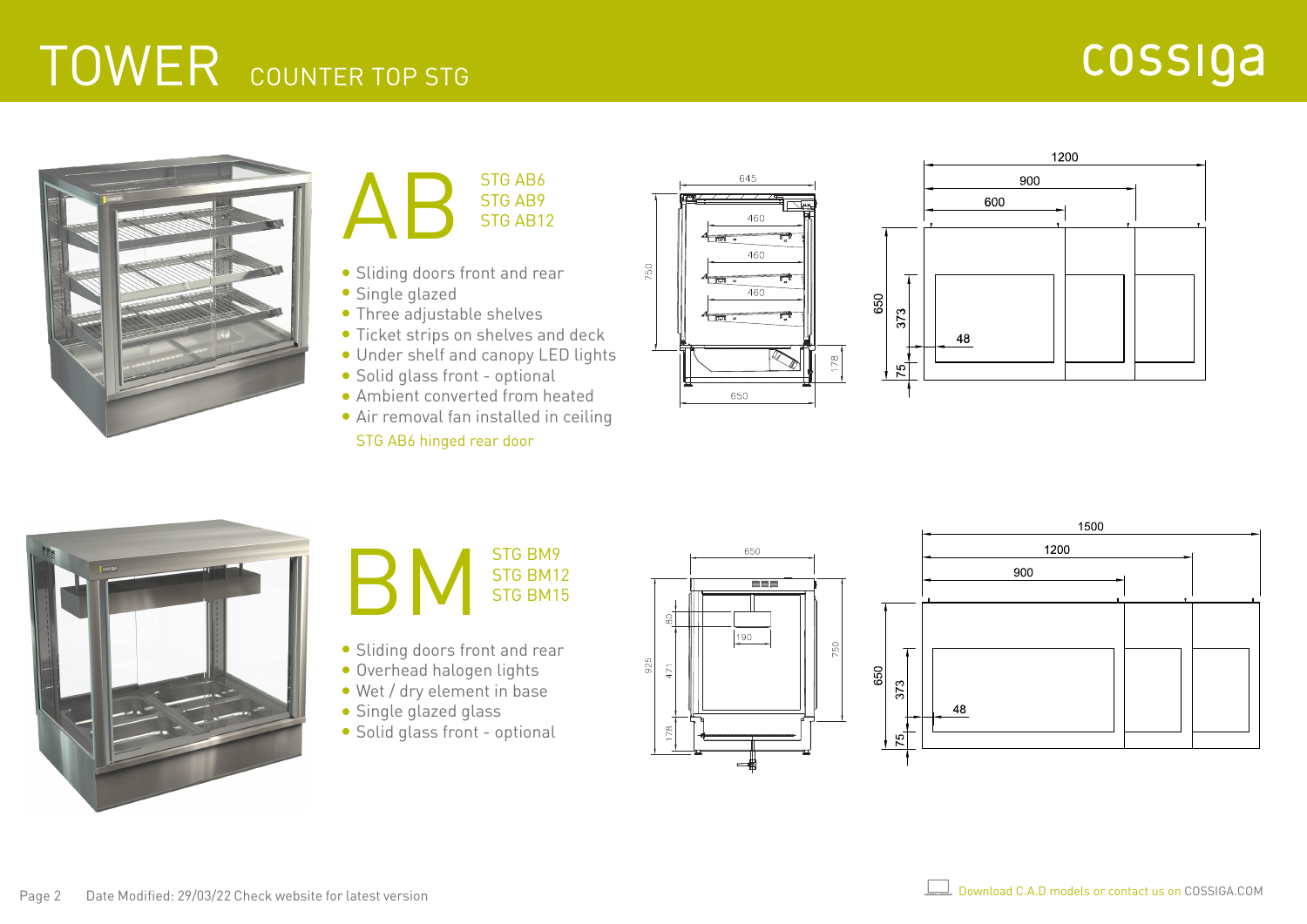# TOWER COUNTER TOP STG





#### CC STG CC12 STG CC12

- Compact chilled
- · Integral condenser
- Deck forced refrigeration
- Sliding doors front and rear
- Double glazed
- Two adjustable shelves
- Ticket strips on shelves and deck
- Under shelf and canopy LED lights
- **Self evaporating**
- Solid glass front optional Counter top only - cannot drop into benchtop